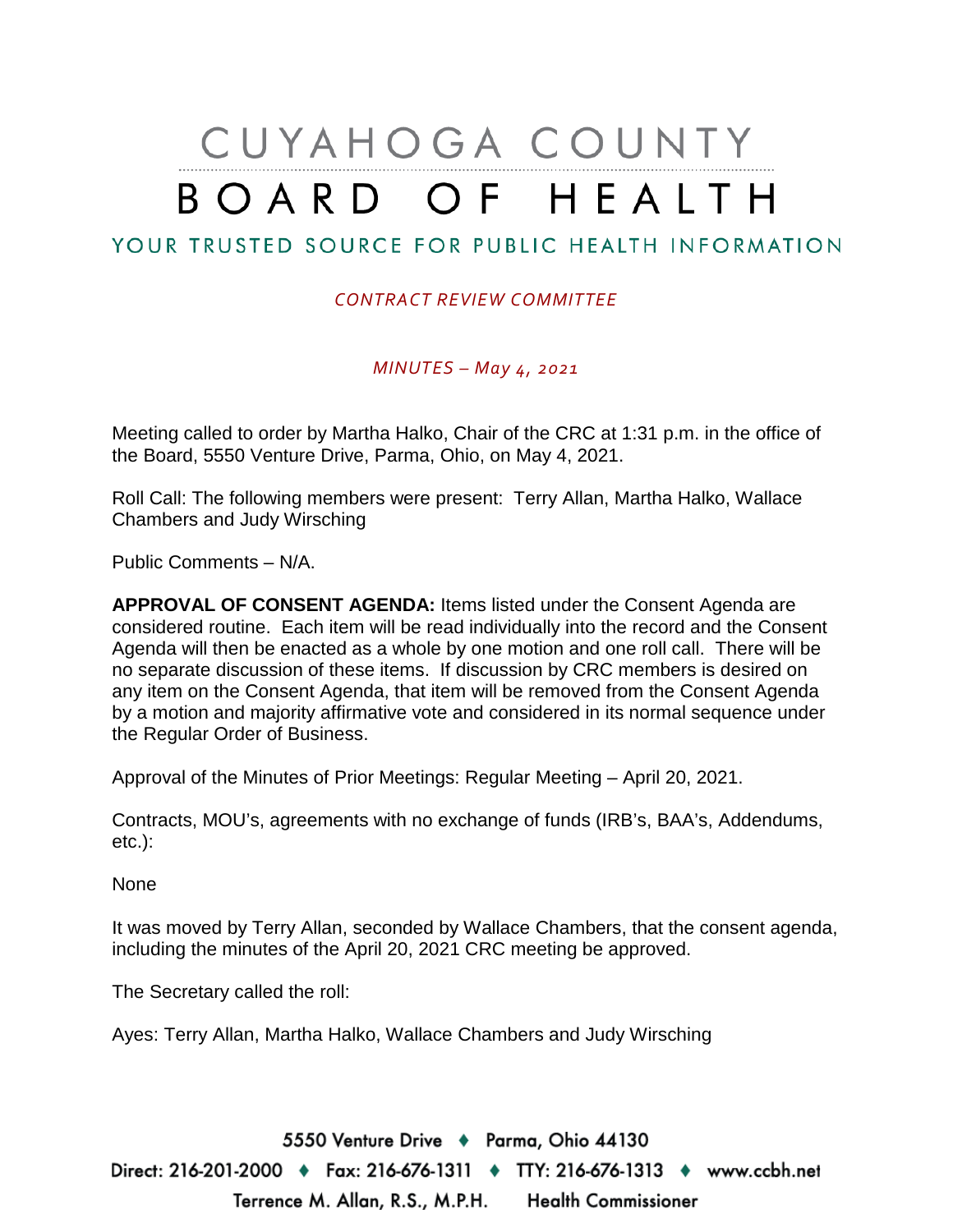#### **CONTRACTS AND AWARDS:**

Tabled Items

None

New Items For Review

Bid/Quote Openings ≥ \$25,000.00

None

Bid/Quote Openings < \$25,000.00

Lead Program Bid Openings presented by: Stephanie McConoughey

It was moved by Judy Wirsching, seconded by Martha Halko that the following quote (CRC 2021-39) for 24650 Hawthorne Dr., Euclid, Ohio 44117 be accepted as the lowest and best, and a contract be awarded to TNT Construction in the amount of \$19,100.00 (ref. enclosed).

The Secretary called the roll:

Ayes: Terry Allan, Martha Halko, Wallace Chambers and Judy Wirsching

Expenditures: Contracts up to \$25,000.00

It was moved by Wallace Chambers, seconded by Terry Allan that the contract (CRC 2021-40) with Radio One under the Racial and Ethnic Approaches to Community Health (REACH) grant from April 26, 2021 through May 31, 2021 in an amount not to exceed \$7,000.00 be approved.

Presented by: Nichelle Shaw

Purpose: To provide communications and marketing to support the REACH grant activities.

Funding Source: 100% reimbursable through the FY2021 REACH grant.

The Secretary called the roll:

Ayes: Terry Allan, Martha Halko, Wallace Chambers and Judy Wirsching

It was moved by Judy Wirsching, seconded by Martha Halko that the addendum (CRC 2021-41) to the contract with Care Alliance (2021-9) under the 2021 HIV/STI Prevention grant to decrease the amount paid to Care Alliance from \$40,000.00 to \$29,964.04 be approved.

5550 Venture Drive + Parma, Ohio 44130

Direct: 216-201-2000 ♦ Fax: 216-676-1311 ♦ TTY: 216-676-1313 ♦ www.ccbh.net

Terrence M. Allan, R.S., M.P.H. **Health Commissioner**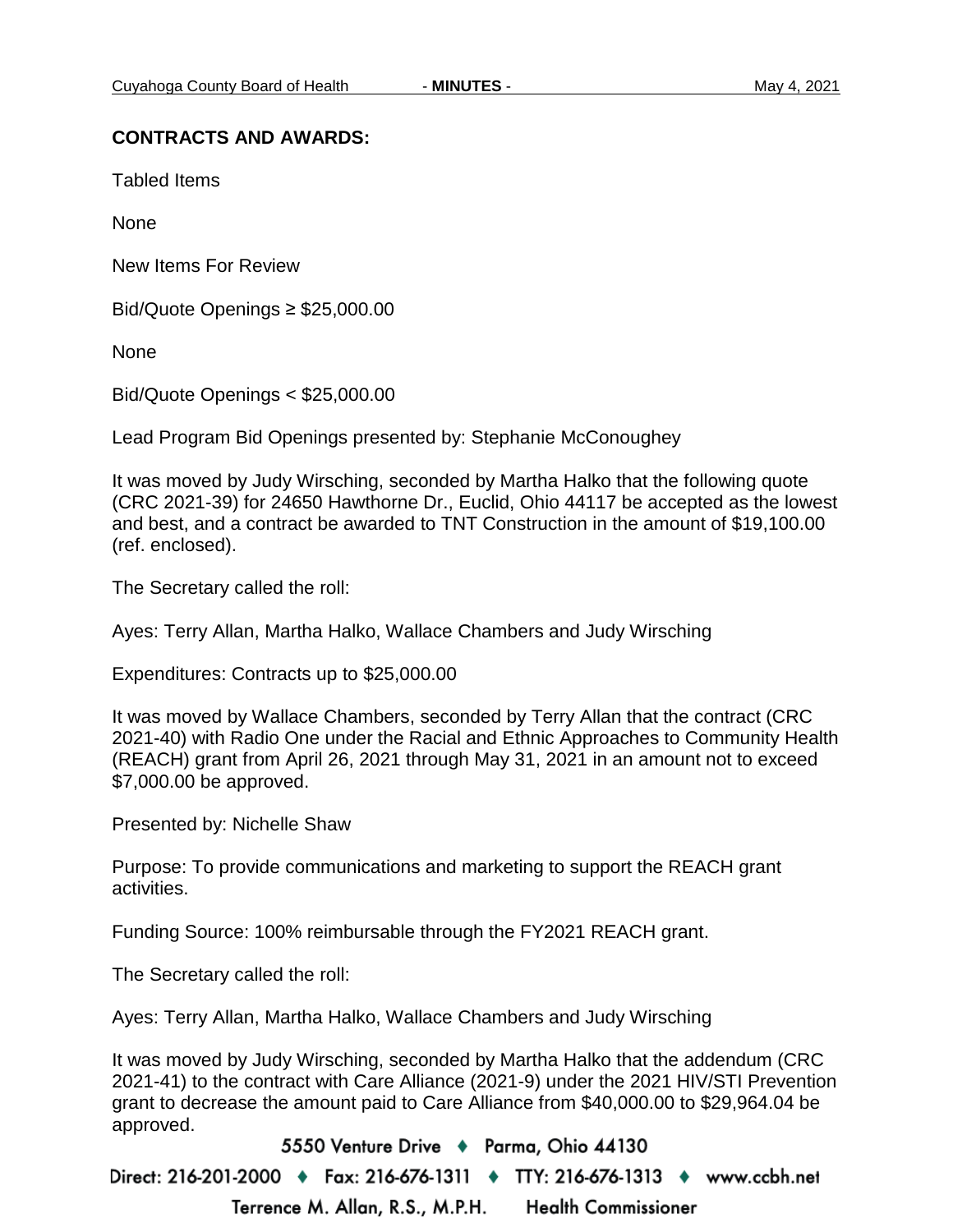Presented by: Brandy Eaton

Purpose: To function as a Counseling, Testing and Referral (CTR) site and to increase HIV/STI prevention, awareness, access and linkage care.

Funding Source: 100% reimbursable through the 2021 HIV/STI Prevention grant. The Secretary called the roll:

Ayes: Terry Allan, Martha Halko, Wallace Chambers and Judy Wirsching

It was moved by Terry Allan, seconded by Wallace Chambers that the contracts (CRC 2021-42) contracts with the following agencies under the ODH COVID grant from March 15, 2021 through May 31, 2021 be approved:

> Agency and the exceed:  $\overline{A}$  not to exceed: Conceptual Geniuses \$2,393.75 WOVU Burten, Bell, Carr Community Radio \$3,000.00

Amount to be paid to

Presented by: Nichelle Shaw

Purpose: WOVU: To increase and knowledge and awareness of COVID-19 related information; Conceptual Geniuses: To create messaging and graphics for the COVID-19 media campaign.

Funding Source: 100% reimbursable through ODH COVID grant.

The Secretary called the roll:

Ayes: Terry Allan, Martha Halko, Wallace Chambers and Judy Wirsching

Revenue Generating Agreements up to \$25,000.00

None

Contract Rescissions

None

Other Business.

Public Comment – N/A.

Thereupon, it was moved by Judy Wirsching, seconded by Wallace Chambers, that the following Motion be adopted:

5550 Venture Drive ♦ Parma, Ohio 44130 Direct: 216-201-2000 ♦ Fax: 216-676-1311 ♦ TTY: 216-676-1313 ♦ www.ccbh.net Terrence M. Allan, R.S., M.P.H. **Health Commissioner**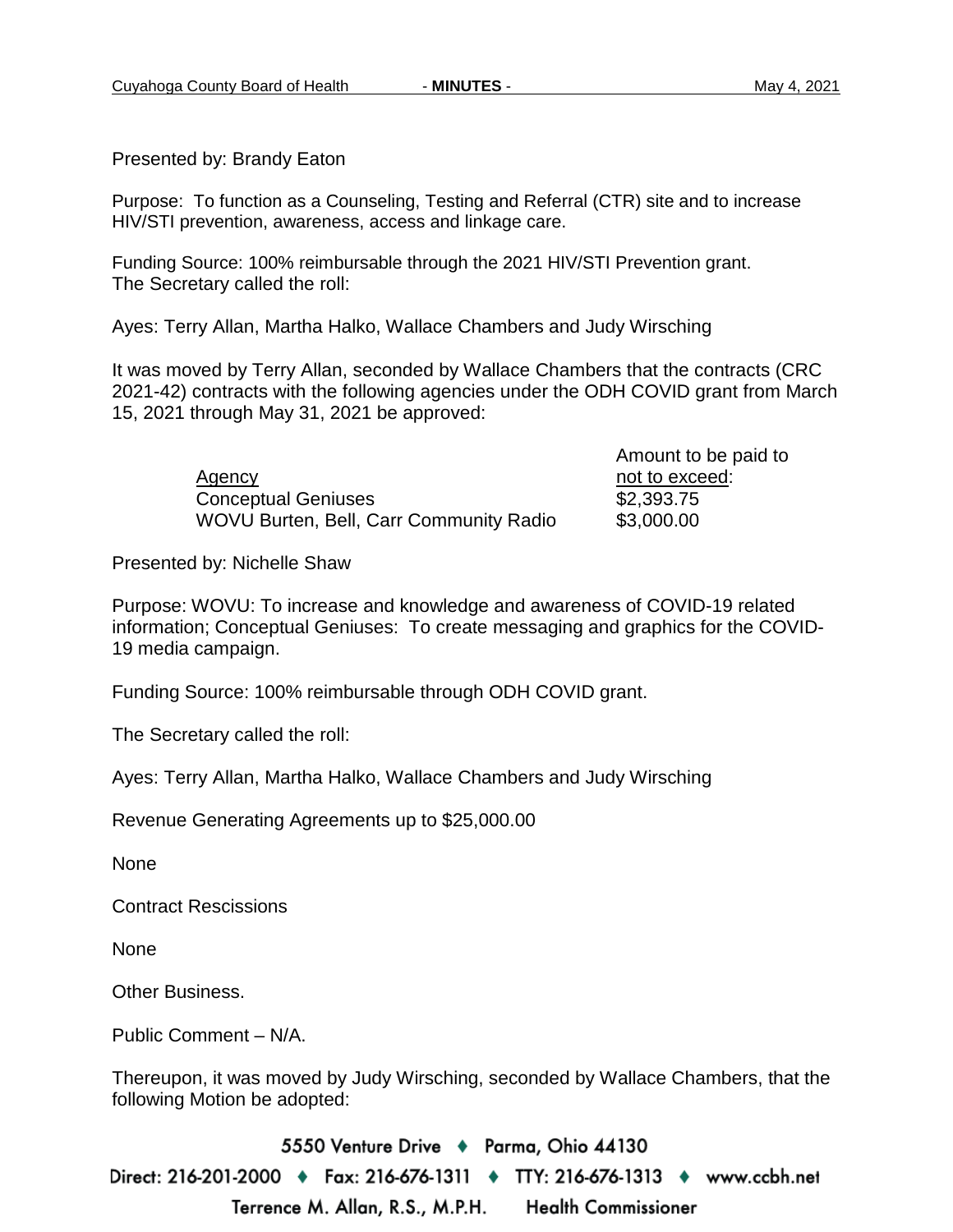BE IT RESOLVED that the meeting be adjourned at 1:38 p.m.

The Secretary called the roll:

 $\mathcal{C}_\bullet$ 

Ayes: Terry Allan, Martha Halko, Wallace Chambers and Judy Wirsching

usl

Committee Chair

Clerk

5550 Venture Drive + Parma, Ohio 44130 Direct: 216-201-2000 • Fax: 216-676-1311 • TTY: 216-676-1313 • www.ccbh.net Terrence M. Allan, R.S., M.P.H. **Health Commissioner**